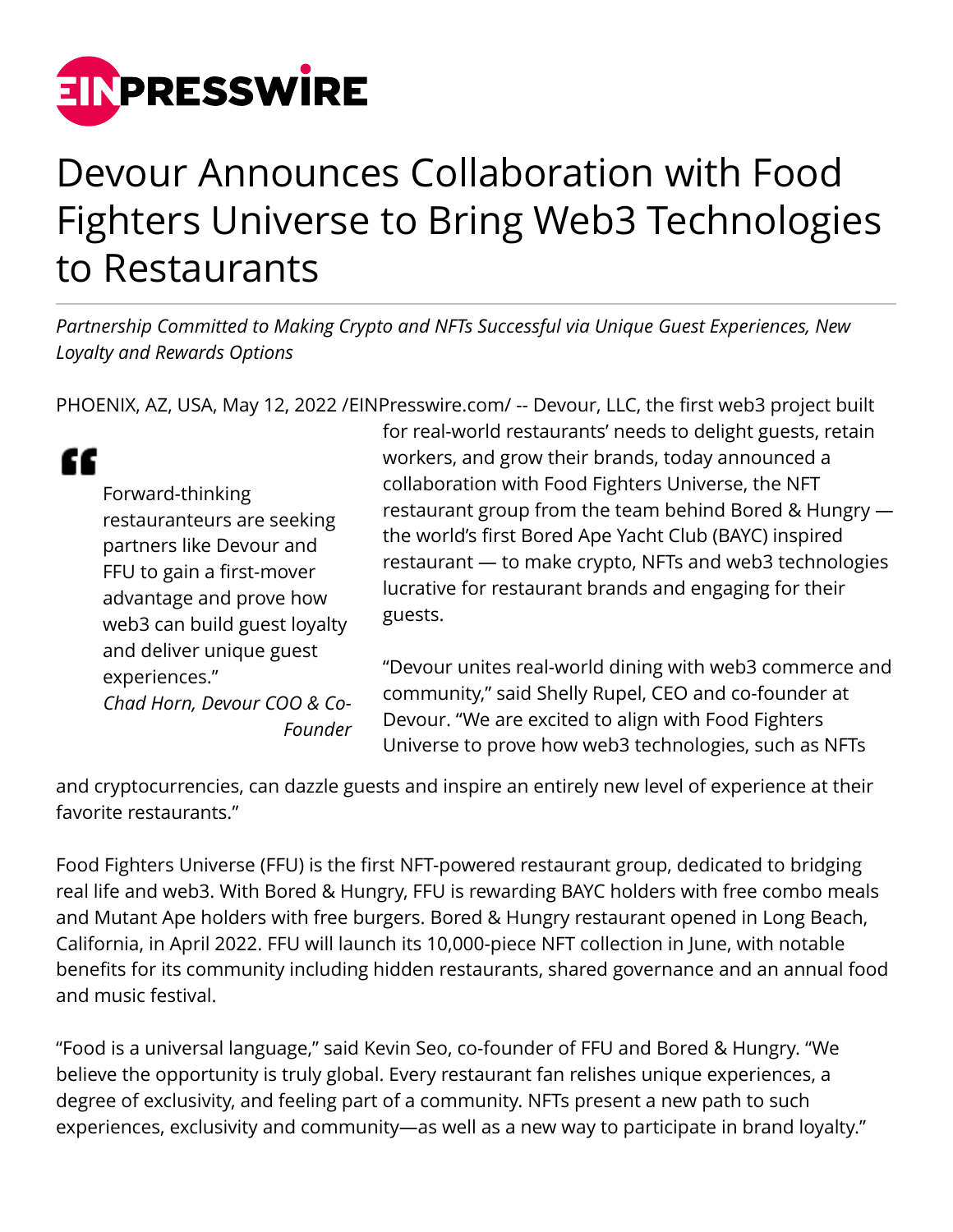The Devour Token, a crypto rewards token with currency symbol \$RESTAURANTS, will be used to reward members of the FFU community as well as guests of restaurants across the country. The rewards token is just the first web3 technology of the Devour Project, which also includes:

**IIIurnkey NFT solutions for restaurant loyalty;** 

**III**he upcoming DevourPay, a crypto payment token (\$DPAY) for restaurants;

**The upcoming Devour app delivering web3 enabled events, ordering, reservations, rewards,** and more; and,

**III**he Devour Foundation, giving back to restaurant workers in partnership with organizations such as the National Restaurant Association, Golden Rule Charity and state/local associations.

"Restaurants know web3 is coming," said Devour co-founder, Chad Horn. "But most aren't technology specialists and so are unsure how best to embrace this new opportunity. Forwardthinking restauranteurs are seeking partners like Devour and FFU to gain a first-mover advantage and prove how web3 can build guest loyalty and deliver unique guest experiences."

To learn more about Devour and the new partnership with Food Fighters Universe, visit [https://devour.io.](https://devour.io)

## ###

## ABOUT DEVOUR

Devour drives web3 for restaurants. Founded by industry professionals, the company makes crypto, NFTs and web3 technologies lucrative for restaurant brands and engaging for their guests. Devour solutions span the first crypto token project built for real-world restaurant needs, a dynamic community on the Devour app (including events, games, ordering, reservations, rewards, DevourPay, and more), turnkey NFT services, and the Devour Foundation dedicated to giving back to restaurant crews. To learn more visit <https://devour.io>

## ABOUT FOOD FIGHTERS UNIVERSE

Launched by Andy Nguyen, Kevin Seo and Phillip Huynh — founders of Bored & Hungry, the first NFT restaurant — Food Fighters Universe (FFU) is a collection of 10,000 unique Food Fighters on the Ethereum Blockchain. It is the world's first restaurant group, powered by NFTs, building the future of gathering places in the Metaverse and Real Life. To learn more, visit <https://foodfightersuniverse.com>or follow <https://twitter.com/FoodFightersU>.

MEDIA CONTACTS Nick Scurfield at Food Fighters Universe (713) 304-1956 nick@foodfightersuniverse.com

Shelly Rupel Devour, LLC